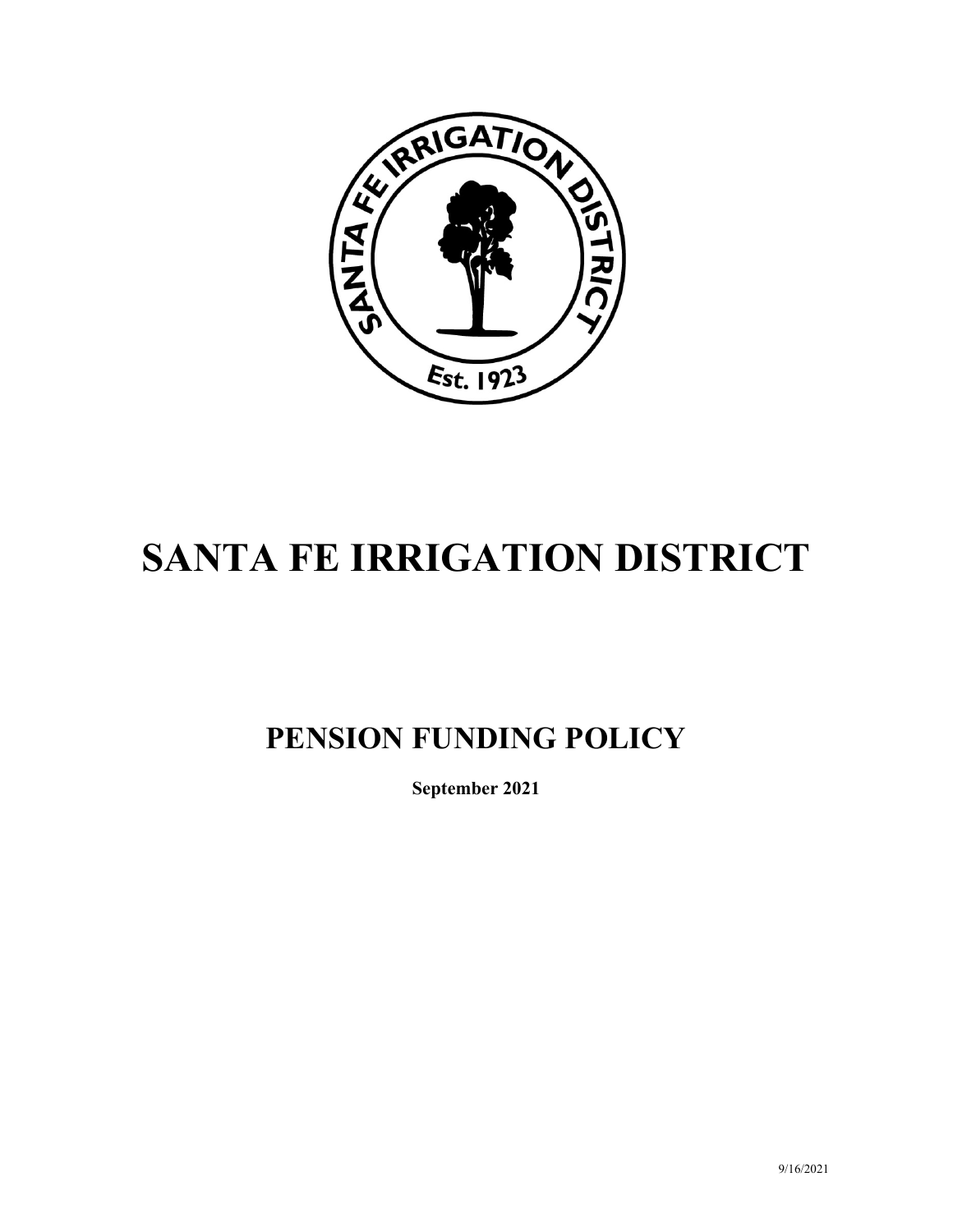#### **SANTA FE IRRIGATION DISTRICT PENSION FUNDING POLICY**

#### **Definitions**

- UAL "unfunded actuarial liability" or the total actuarial determined benefits promised to retirees less the amount of contributions made to the plan;
- UAL Contribution annual contribution to CalPERS to reduce the UAL (does not include "pay-go" or annual required contributions as a percentage of payroll)
- ADP "additional discretionary payment" or an amount greater than the required UAL payment to reduce the level of unfunded liability
- CalPERS "California Public Employees' Retirement System"
- Section 115 Trust- irrevocable trust to allow investment of funds dedicated to pension outside of investment constraints imposed by California Government Code (https://www.treasurer.ca.gov/cdiac/laig/guideline.pdf)

#### 1. **Policy Statement**

Adoption of a Pension Funding Policy (Policy) is a critical component in Santa Fe Irrigation District's (District) Strategic Business Plan goal of achieving sustainable and effectively managed finances. This Policy is adopted by the Board of Directors (Board) to:

- Create the goal of reaching and maintaining a funded ratio of 100% in a timeline and manner that the Board determines is appropriate and sustainable;
- Provide guidance in making annual budget decisions and in developing long-range projections;
- Demonstrate prudent financial management practices to rate payers, rating agencies, and those who have vested benefits in a retirement plan;
- Aim to create more stability in potable water rates.

The District will continually monitor changes to pension funding best practices, as well as any additional guidance provided by subject matter experts, such as the Government Finance Officers Association. Additionally, funding defined benefit plans require a longterm horizon. In light of these factors, the Board will review this policy at least every two years to determine if changes are needed to be made to achieve the stated goal of achieving a 100% funded level.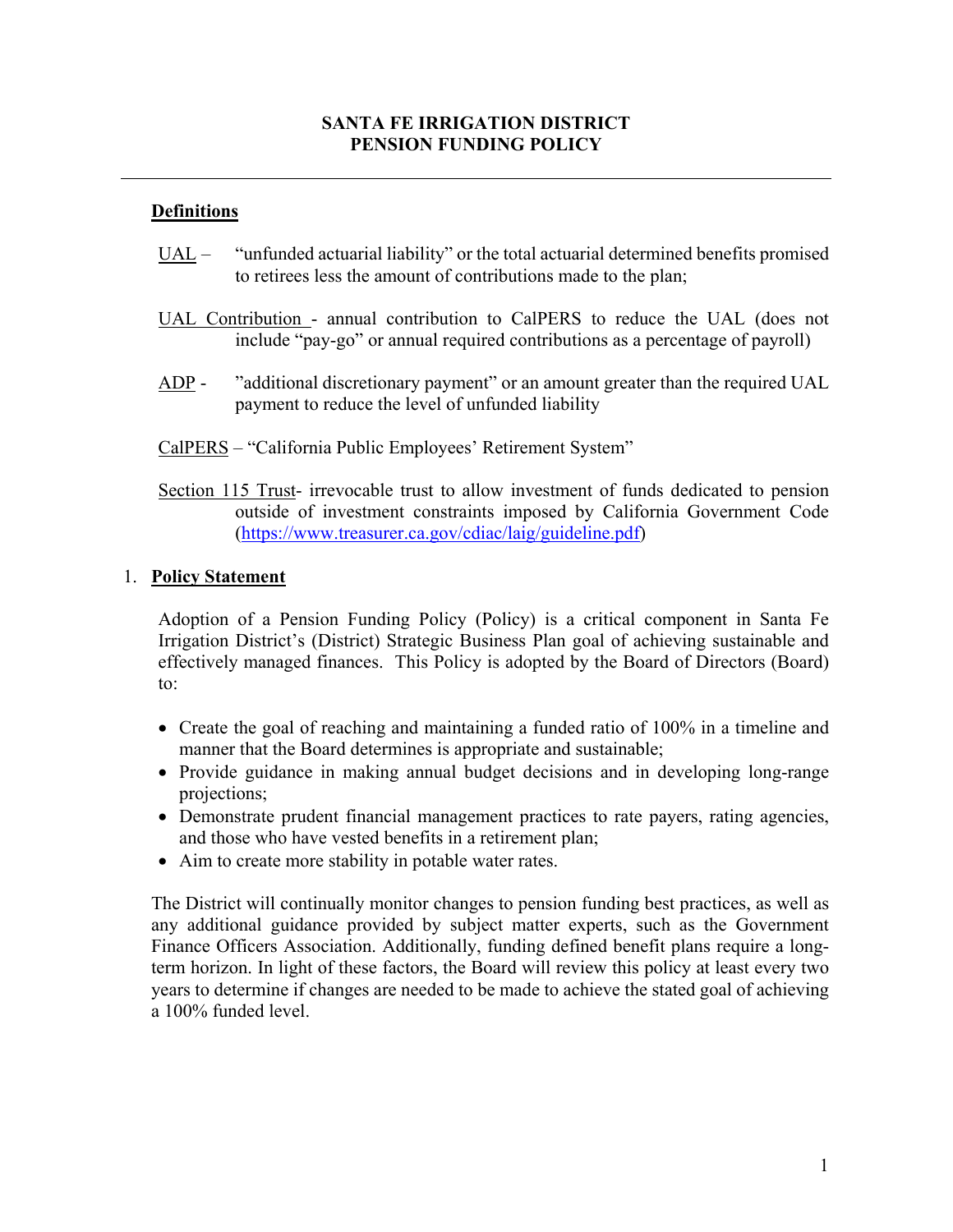### 2. **Background**

The District provides an ongoing pension plan through a defined benefit system administered by CalPERS. The District has three different pension plans that employees currently have vested pension benefits in:

- 1. Classic Plan accounts for over 95% of District pension liability, closed to new or reciprocal employees after December 2012;
- 2. Second Tier created for all CalPERS reciprocal members effective January 2013;
- 3. Public Employee Pension Reform Act (PEPRA) enacted by California legislation for new CalPERS entrants beginning in January 2013.

The District has taken steps to mitigate the level of unfunded liability growth including the elimination of the Classic Plan for new employees, implementation of PEPRA, and reducing the unfunded liability through one-time payments. The adoption of this Policy continues these positive steps taken by the District to address the unfunded pension liability.

#### 3. **Pension Funding Objectives**

At minimum, the District has committed to ensuring that the full required annual UAL Contribution is pre-paid to CalPERS each July to receive a 3.5% discount each year from CalPERS. Additionally, the District has established the goal to reach 100% funded status in a manner consistent with the Policy Statement; which will be accomplished through these regular full payment of the ADC (generated through water rates and budgeted) in addition to the potential utilization of District fund balance. The timeline to reach 100% funded status is dependent on available resources and how they are applied.

District fund balance amounts are generated through revenue requirements included in the rate setting process or through positive operating performance above levels anticipated in the rate setting process (increased revenues and / or decreased expenditures). Fund balance available for potential utilization to address the UAL are the amounts above Board appropriated reserve levels in accordance with the District's Reserve Policy (https://www.sfidwater.org/DocumentCenter/View/883/Reserve-Funds-Policy-PDF).

Per the Reserve Policy, the total fund balance and amounts appropriated in each reserve are reconciled on an annual basis in conjunction with the review and acceptance of the annual audit. At that time (or any other as determined appropriate by the Board), the Board will also decide what, if any, fund balance amounts are available above the appropriated reserve levels and if they should be utilized for the benefit of reducing the UAL. Amounts determined by the Board to be available and to utilize to reduce the UAL should be utilized in the following manner: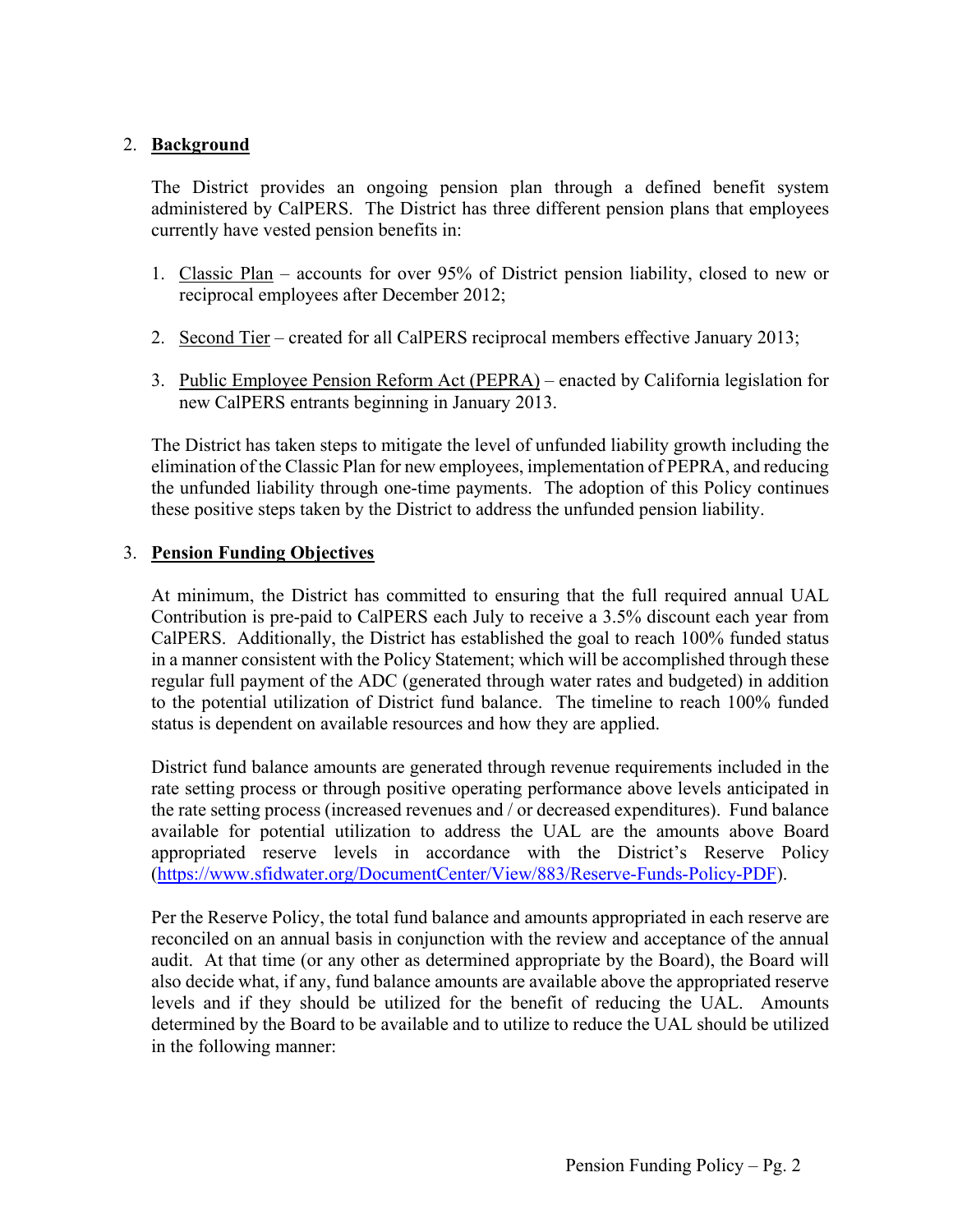## Objective 1: Level annual UAL Contribution through Additional Discretionary Payment

The District will create a consistent annual UAL Contribution from year-to-year without extending the District's anticipated payoff time period for the UAL. This consistency will aid in a more predictable financial outlook in addition to not placing an undue burden on water rates to continually generate more revenue to pay a higher UAL Contribution. This will be accomplished through the contribution of ADP to CalPERS to reduce the District's various amortization bases in a manner consistent with the Board's direction.

The timeline to achieving the stated goal of 100% funded status is dependent upon the level of ADP determined appropriate and what amortization base(s) it is applied to. An ADP may be made to reduce the consistent year-to-year UAL Contribution, but not decrease the time to being 100% funded; or, conversely, made to reduce the time to being 100% funded without reducing the UAL Contribution. The Board will determine any available ADP and how it is to be applied during the annual reconciliation of District reserves.

#### Objective 2: Section 115 Trust / Pension Stabilization Fund

The District will also establish a Section 115 pension trust, which:

a. Will be established as a Pension Stabilization Fund, which will be a mechanism to offset any increase in the District's UAL due to CalPERS negative variance from their projected rate-of-return and / or change in demographics.

Any negative variance or change in demographics may increase the UAL Contribution through the addition of a new amortization base when CalPERS publishes the District's updated annual valuation report. The General Manager will offset this new amortization base with any available contribution(s) from the Pension Stabilization Fund to maintain the level UAL Contribution. This Pension Stabilization Fund will be reconciled annually in conjunction with the completion of the annual audit and Reserve Fund Policy reconciliation.

Based on any negative variance that cannot be accommodated by the Pension Stabilization Fund due to insufficient balance, Staff will bring forward a proposal to the Board on option(s) to replenish this fund or to make an additional ADP to CalPERS to maintain the consistent UAL Contribution, including the timeframe to do so;

b. Whose funds will be deposited with a qualified administrator in fund(s) that have the appropriate investment objective(s) as determined by the Board.

#### Objective 3: Leveraged Funding and Other Options

Staff will continue to review the benefits of utilizing debt to achieve the stated goals of this Policy. This includes the analysis of a tax-exempt exchange for the District, utilizing debt proceeds from typical pay-go capital improvement projects to apply to the UAL. Any tax-